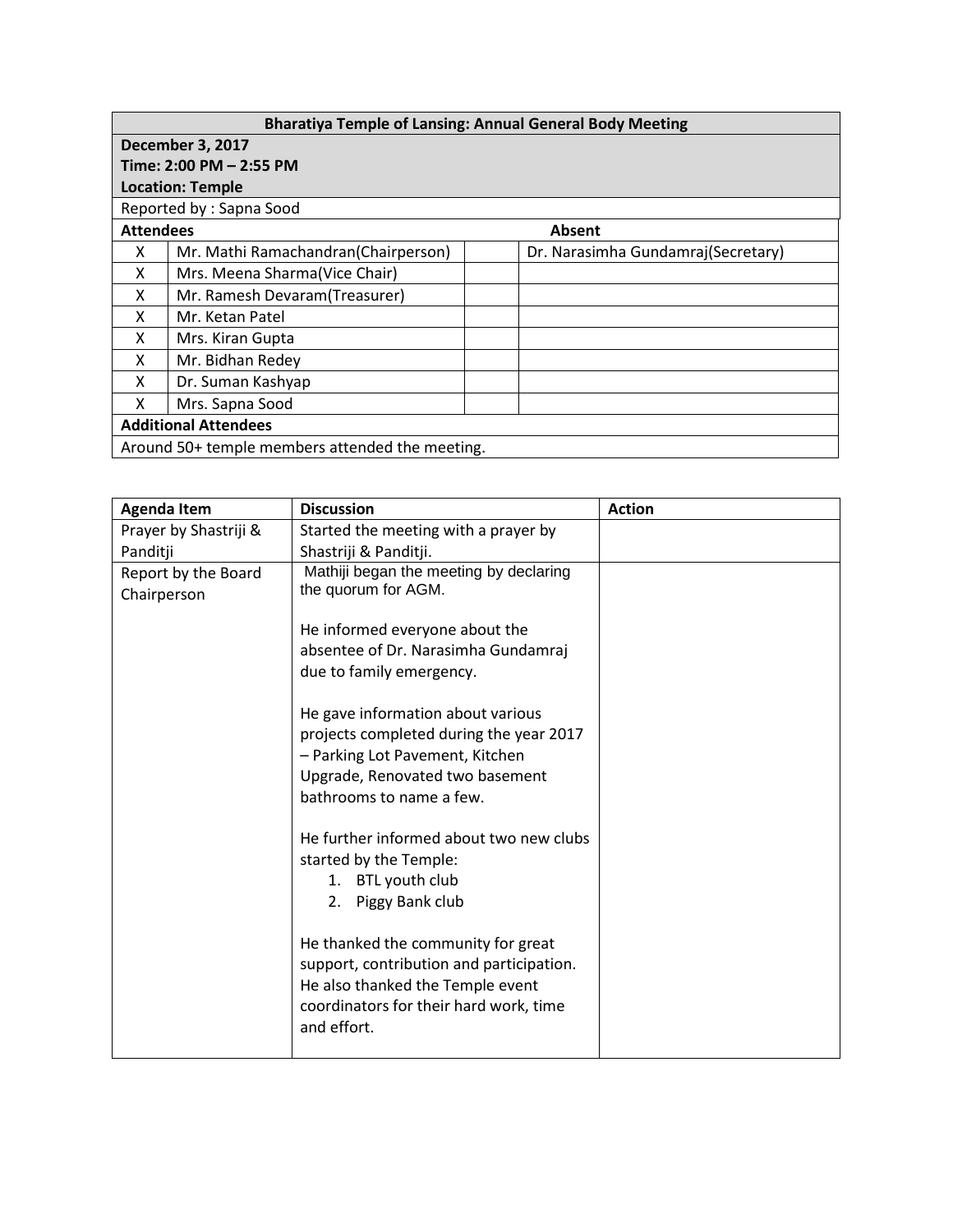|                                     | He expressed his appreciation to both<br>our priests by saying they are both the<br>pillars of our Temple.<br>He further introduced each current Board<br>member and extended his appreciation<br>towards them.                                                                                                                                                                                                                                                                                                                                                                                                                                                                                                                                                                                                                                                                                                                                                                                                                                                                                                                                                                            |                                                        |
|-------------------------------------|--------------------------------------------------------------------------------------------------------------------------------------------------------------------------------------------------------------------------------------------------------------------------------------------------------------------------------------------------------------------------------------------------------------------------------------------------------------------------------------------------------------------------------------------------------------------------------------------------------------------------------------------------------------------------------------------------------------------------------------------------------------------------------------------------------------------------------------------------------------------------------------------------------------------------------------------------------------------------------------------------------------------------------------------------------------------------------------------------------------------------------------------------------------------------------------------|--------------------------------------------------------|
| <b>Treasurer Report for</b><br>2017 | Ramesh Devaram informed that the<br>temple debt has been reduced by<br>approximately 75% over the last 5 years.<br>Reducing the mortgage balance from<br>>\$600,000 in the beginning of 2012 to \$<br>154,489.95(As of 10/27/2017).<br>Rameshji informed that the auditing of<br>the Profit and Loss statement and<br>Balance Sheet for 2017 was conducted<br>and supervised by Mr. Uday Malavia and<br>from our board Suman Kashyapji was<br>observing it. The audit review was done<br>by Ajay Bhadwarji for 2016.<br>He further talked about the Maintenance<br>projects during this year (2017):<br>1. Parking Lot Pavement cost<br>\$3,665.00<br>2. Kitchen Upgrade cost \$19,859.38<br>3. Renovated two basement<br>bathrooms cost \$3,665.56<br>He projected the reports and walked<br>through them.<br>He also gave an update for the 2017<br>profit and loss statement as of 11/30/17.<br>He explained that there will be changes<br>to the 2017 statement as the<br>transactions get posted till the end of the<br>year.<br>He also proposed the 2018 - Upcoming<br>maintenance projects and<br>Improvements:<br>1. Replace RTU: \$6,000<br>2. Replace Railings (Downstairs from | Proposed 2018 budget was<br>approved by the attendees. |
|                                     | Main Entrance): \$4,500<br>3. Kitchen counter top upgrade:<br>\$2,000                                                                                                                                                                                                                                                                                                                                                                                                                                                                                                                                                                                                                                                                                                                                                                                                                                                                                                                                                                                                                                                                                                                      |                                                        |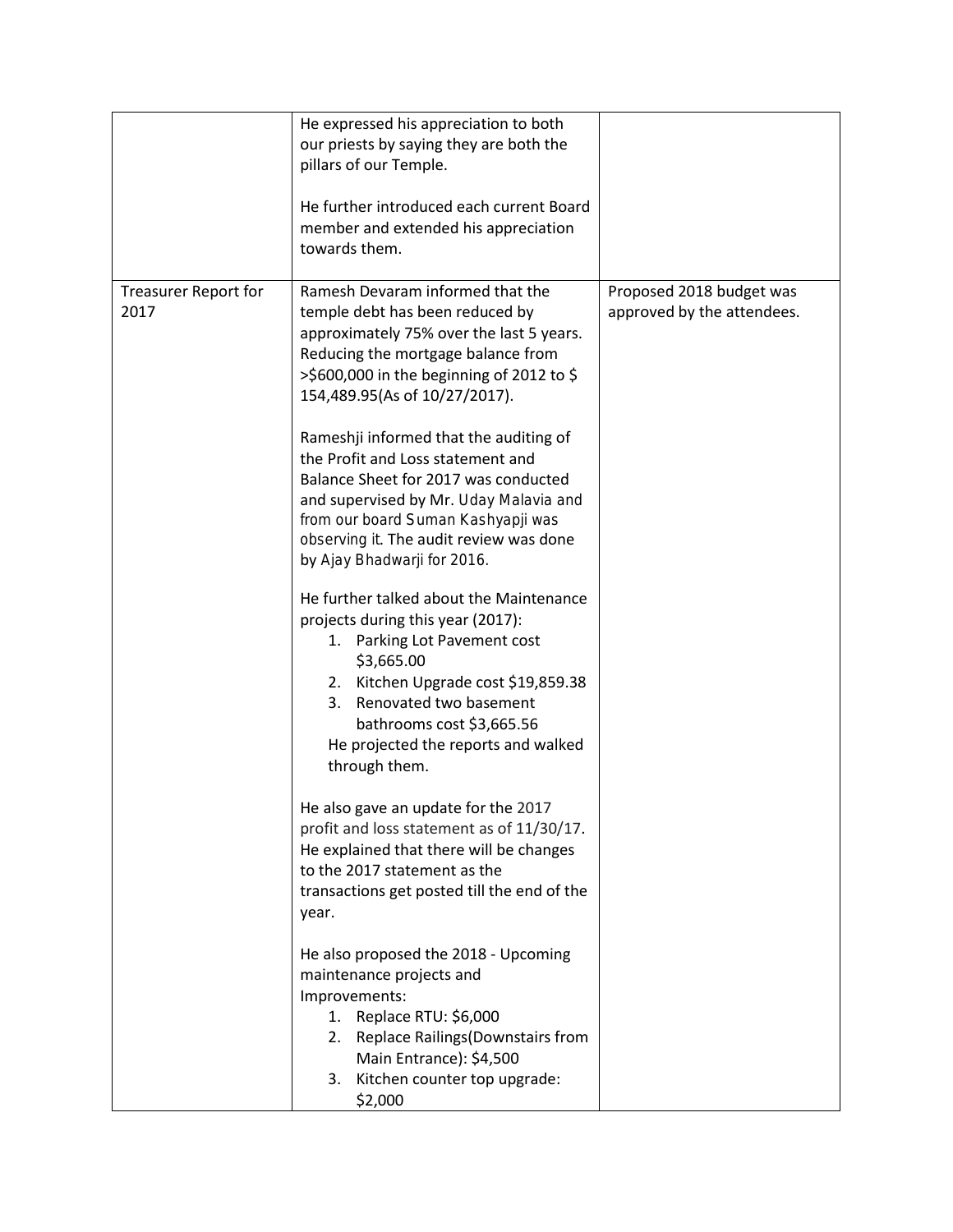|                                 | 4. Replace Heating Unit and<br>Furnace: \$9,000<br>Additional Parking Lot: \$20,000<br>5.<br>Fencing project: \$5,000<br>6.<br>7.<br>Auto Flush (Bathrooms):<br><b>Waiting for Estimate</b>                                                                                                                                                                                                                                                                                                      |                                                        |
|---------------------------------|--------------------------------------------------------------------------------------------------------------------------------------------------------------------------------------------------------------------------------------------------------------------------------------------------------------------------------------------------------------------------------------------------------------------------------------------------------------------------------------------------|--------------------------------------------------------|
|                                 | The annual budget for 2018 was<br>proposed by him and approved by the<br>attendees.                                                                                                                                                                                                                                                                                                                                                                                                              |                                                        |
|                                 | He informed that the Mortgage for<br>Shastriji and Panditji House was paid off.                                                                                                                                                                                                                                                                                                                                                                                                                  |                                                        |
|                                 | He proposed the Mortgage Payment and<br>Rainy day/Emergency Fund Deposit<br>1. Payoff \$20,000 towards temple<br>mortgage- all were in favor<br>2. Deposit \$20,000 in MSU Credit<br>Union Rainy Day/Emergency<br>Fund Account- all were in favor                                                                                                                                                                                                                                                |                                                        |
|                                 | He thanked Mr. Rajat Shah for his<br>hard work as a Treasurer till April,<br>2017.                                                                                                                                                                                                                                                                                                                                                                                                               |                                                        |
| Temple board member<br>election | All the nominating Committee members;<br>Dr. Subash Gupta(Chair- person), Dr.<br>Narendra Patel(vice-chair), Dr. Ashok<br>Gupta, Dr. Ramesh Avula and Mr. Madan<br>Lalwani were present at the election.                                                                                                                                                                                                                                                                                         | All nominees were elected were<br>elected for 3 years. |
|                                 | Dr. Subash Gupta gave a Big Round Of<br>Applause To BTL Outgoing Board<br>Members:<br>Ketan Patel: term expires, eligible<br>1.<br>for another term election<br>Meena Sharma: term expires, not<br>2.<br>eligible for another term election<br>Raj Gundamraj: term expires,<br>3.<br>eligible for another term election<br>4. Sapna Sood: presently filling<br>temporary vacancy, eligible for<br>election<br>5. Suman Kashyap: presently filling<br>temporary vacancy, eligible for<br>election |                                                        |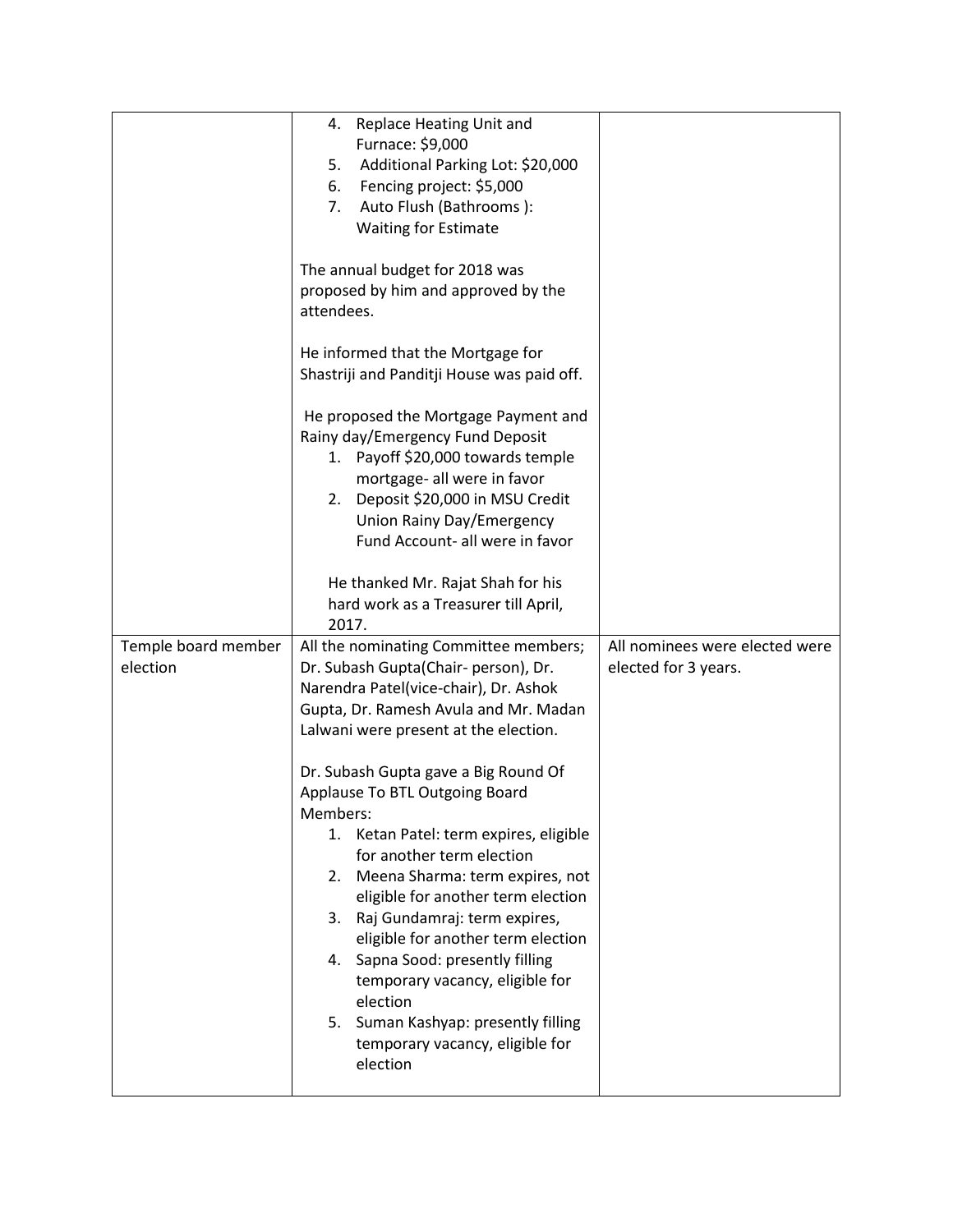|                    | Mrs. Meena Sharma will be                    |                                  |
|--------------------|----------------------------------------------|----------------------------------|
|                    | leaving the board January, 2018.             |                                  |
|                    |                                              |                                  |
|                    | There were the following nominees -          |                                  |
|                    | Ketan Patel, Narasimha                       |                                  |
|                    | Gundamraj, Suman Kashyap, Mrs.               |                                  |
|                    | Manasi Upadhye and Sapna Sood                |                                  |
|                    |                                              |                                  |
|                    |                                              |                                  |
|                    | All the nominees got elected for 3 years.    |                                  |
|                    | He further congratulated the new             |                                  |
|                    | members.                                     |                                  |
| Questions from the | Bidhanji informed that looking at the        | He suggested he will be talking  |
| attendees          | current political situation and the security | to the neighbors, inviting them. |
|                    | of the Temple was very important.            |                                  |
|                    | Ketanji and Shastriji will be going for      |                                  |
|                    | worship security training.                   |                                  |
|                    | Also, he informed that he had seen           |                                  |
|                    | complaints of neighbors on the Face          |                                  |
|                    | Book page that there were lots of noises.    |                                  |
|                    | He suggested of having a security            |                                  |
|                    | personal for big functions. He asked the     |                                  |
|                    | community if they had any suggestions.       |                                  |
|                    | Ajay Bhargav suggested having private        |                                  |
|                    | security, having security at the door,       |                                  |
|                    | screening the entering people.               |                                  |
|                    | Sanjay Guptaji asked who was looking at      | Ketanji talked that he has       |
|                    | the recording of the cameras. He stressed    | registered for a training        |
|                    | that we should be monitoring, should         | seminar on Worship Security      |
|                    | look at the traffic pattern, unknown         | Training along with Shastriji.   |
|                    | person coming etc.                           |                                  |
|                    | Ketanji said we do have the recording but    |                                  |
|                    | it is not monitored. He said we can          |                                  |
|                    | always go back in case of some incidence.    |                                  |
|                    | Mr. Madan Lalwani asked once the             |                                  |
|                    | recording was done if we reviewed it or      |                                  |
|                    | not. He also talked that a person can        |                                  |
|                    | enter in the basement and cause trouble      |                                  |
|                    | as we are not monitoring.                    |                                  |
|                    | Meena Sharma responded that it is hard       |                                  |
|                    | to monitor 24hrs.                            |                                  |
|                    |                                              |                                  |
|                    | But both Ashok Gupta and Meena               |                                  |
|                    | Sharma said we have big screen monitors      |                                  |
|                    | and one can see on them.                     |                                  |
|                    | Shiv Singh's concerns were the same as       |                                  |
|                    | Mr. Lalwani. He said with the laws           |                                  |
|                    | changing Temple could be a place where       |                                  |
|                    | incidents like shooting can happen.          |                                  |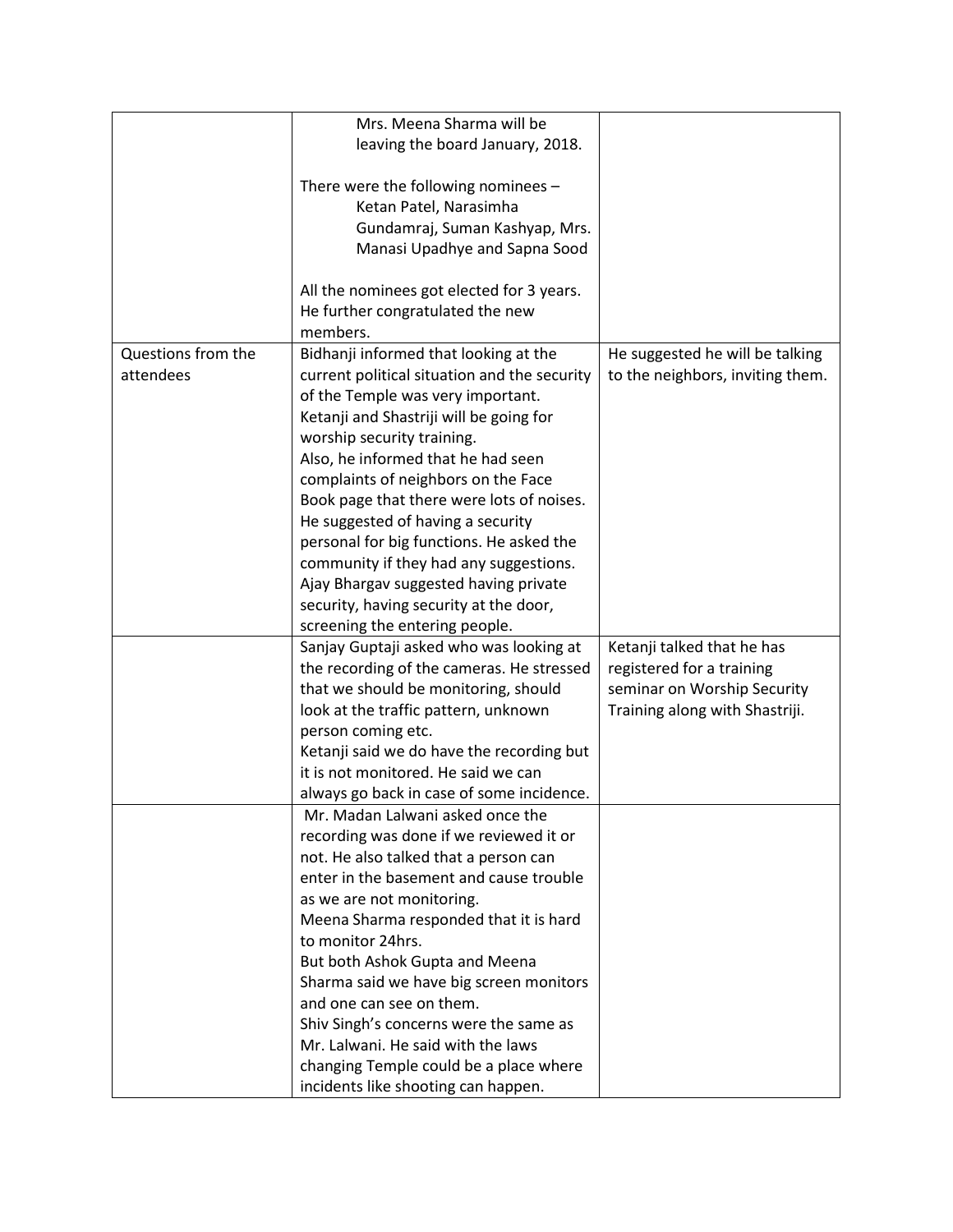| Bidhanji talked about the wired alarm        |  |
|----------------------------------------------|--|
| /siren we have in the basement now and       |  |
| with panic remotes with the priests.         |  |
| Ramesh Avula suggested we should look        |  |
| at different options.                        |  |
|                                              |  |
| Mathiji informed that after the training     |  |
| session of Ketanji and Shastriji Temple      |  |
| will be doing an emergency drill may be      |  |
| on a Sunday Puja so that people do           |  |
| understand the exits and for the             |  |
| betterment of our community.                 |  |
| Ketanji said main concern was person         |  |
| entering with a gun.                         |  |
| Subash Gupta said there is more to talk      |  |
| and easy to convince but the board           |  |
| should do the basics.                        |  |
| Sanjay Gupta said this is hard to be         |  |
| resolved and suggested checking with         |  |
| MSU police too. He said it was important     |  |
| for the Board to see what can be done.       |  |
| Also suggested talking with other            |  |
| Temples and Churches.                        |  |
| T.K. Bhist said one could fast forward the   |  |
| video clipping and address if there is any   |  |
| problem.                                     |  |
| Mathiji said we will come up with a plan.    |  |
| Meena Sharma informed that during the        |  |
| Diwali program she had requested the         |  |
| Police department for security. They said    |  |
| they would be doing regular patrolling       |  |
| but would charge \$50 per hour if the        |  |
| security personnel stay in the lot all time. |  |
| Subash Gupta said it was a reasonable        |  |
| amount to which a lot of the members         |  |
| agreed.                                      |  |
| Meena Sharma said it was the same            |  |
| police officer who suggested them the        |  |
| seminar which Ketanji and Shastriji will     |  |
| be attending.                                |  |
|                                              |  |
| Ashok Gupta appreciated the functioning      |  |
| of the Board.                                |  |
| Prashanti Bonipally congratulated the BTL    |  |
| board said they did a good job, good with    |  |
| the budget but suggested get the newer       |  |
| generation involved.                         |  |